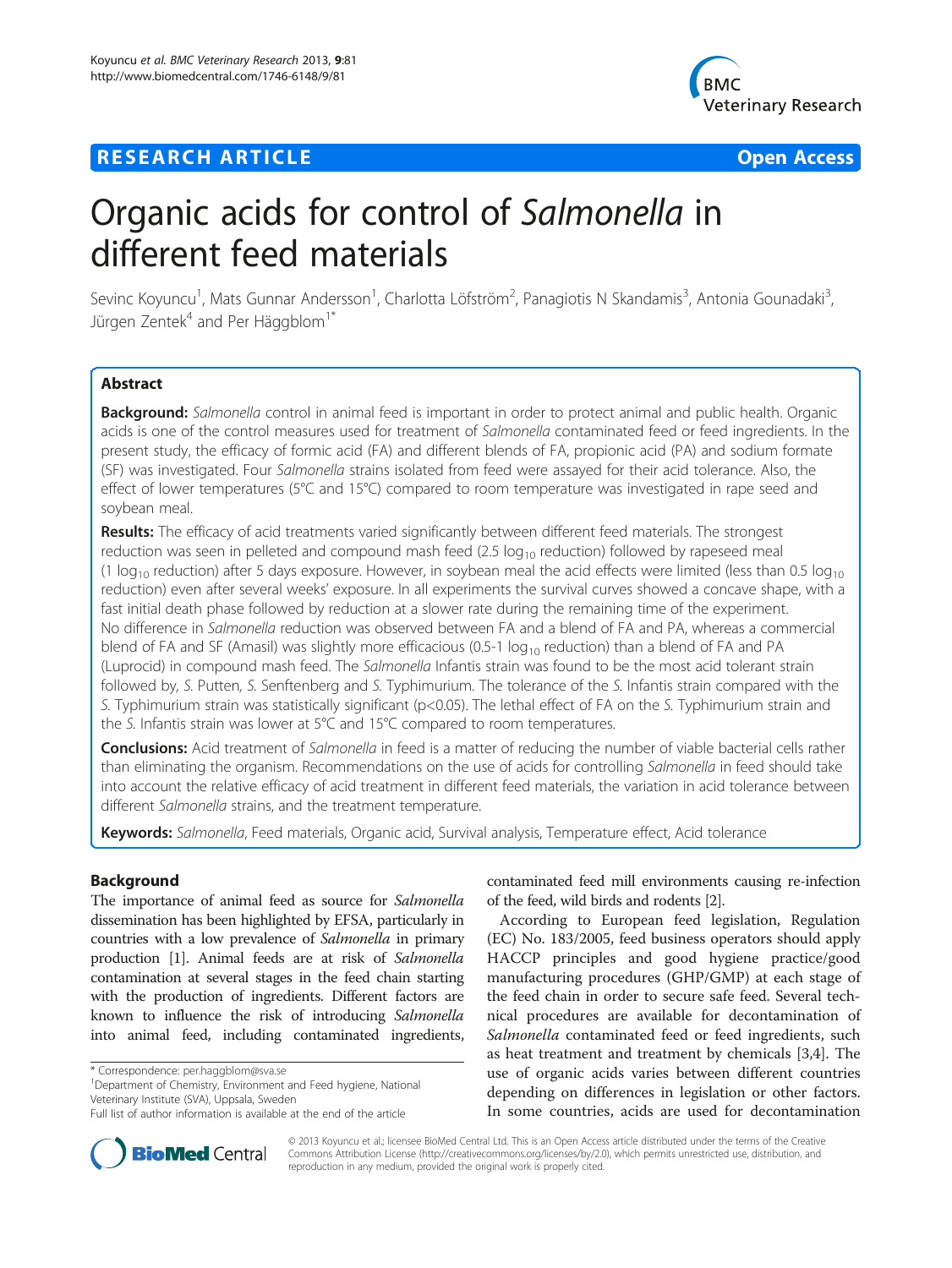of Salmonella in feed ingredients prior to heat treatment, while in other countries acids are primarily added to finished feed. One aspect that is often highlighted is that acids can provide some residual protection against recontamination compared to a heat treated product. Some acids may also prevent intestinal colonisation of Salmonella in animals [\[5](#page-8-0)].

Short-chain organic acids have been found to be effective against Salmonella in feed [\[3\]](#page-8-0). It has also been suggested that blends of acids may be more efficacious than single acids for reduction in Salmonella [[5](#page-8-0)]. Commonly used acids are FA and mixtures of FA and PA, often in a ratio of 80%:20%.

In several studies, the effects of different combinations of acids including commercial mixtures on Salmonella in artificially contaminated feed materials were investigated [\[6](#page-8-0)-[8\]](#page-8-0). It is well known that the efficacy of organic acids varies widely with the type of acid or blend of acids used, the physical nature of the acid, the inclusion rate, whether the products are present as free acids or salts and the level of Salmonella in the commodity [\[1\]](#page-8-0). The situation is well illustrated by Ha et al. that reported an approximately 1  $log_{10}$  reduction with buffered propionic acid at an inclusion rate of 1% in poultry mash after 7 days of exposure, while Rouse et al. on the other hand obtained an almost 3  $log_{10}$  reduction in Salmonella in poultry mash after 24 hours (h) exposure to a propionic acid-based chemical [\[6,8](#page-8-0)].

No studies seem to be published on acid treatments at temperatures below room temperature in feed ingredients. In addition, commercial suppliers rarely present data on the decontamination effects at temperatures other than room temperature. Cherrington et al. (1992) studied the effect of acetic and lactic acid and BioAdd at elevated temperatures in presence of blood, milk and serum for bactericidal activity against S. Kedougou [\[9](#page-8-0)]. The activity of the acids increased with temperature and time of incubation.

The temperature in the greater part of the year in the Nordic countries is low and for that reason, there is a need of more information on acid decontamination at those lower temperatures.

In a study by Berk et al. (2005), significant strain variability regarding acid resistance was demonstrated [[10\]](#page-8-0), however potential differences between Salmonella isolates from feed seems not to have been studied. Some authors have raised concern that the use of organic acids for decontamination of animal feed might result in selection or emergence of acid-tolerant strains that are more likely to survive gastric acidity as well as to develop tolerance to other stress factors such as heat, osmosis and salts  $[11-14]$  $[11-14]$ . Berk *et al.* (2005) pointed out the correlation between acid resistance and pathogenicity [[10\]](#page-8-0). For this reason, it is of importance that acid

treatment for decontamination of Salmonella must be effective even against less susceptible strains.

Clearly, there are several factors and conditions that affect the efficacy of acids for decontamination of Salmonella. As pointed out by Wales et al. (2010) variation in results may in addition be due to variation in the methodology and media used for isolating and enumerating Salmonella, technical aspects such as method of application, mechanical failures, sedimentation effects or miscalculations of dose rates [\[4](#page-8-0)].

In order to improve recommendations for the stakeholders about the efficacy of organic acids for decontamination of Salmonella in feed more information is needed. The aims of the present study were to investigate: a) the efficacy of FA, PA and commercial mixtures of organic acids for reduction in Salmonella in feed materials, b) the variation in acid tolerance among Salmonella strains isolated from feed, c) whether lower temperatures reduced the decontamination by acids compared to room temperature.

## Results

#### Selection of strains

The Salmonella strains used in this study (Salmonella ser. Typhimurium 98/1991, Salmonella ser. Senftenberg 252/1995, Salmonella ser. Infantis 167/2007, Salmonella ser. Putten 297/2007) were selected on the basis of differences in acid tolerance. Two strains were selected because of a high acid tolerance (S. Putten and S. Infantis) and two strains because of a low acid tolerance (S. Typhimurium, S. Senftenberg). The S. Typhimurium and S. Senftenberg strains were isolated in 1991 and 1995, respectively because acid treatment was not used for raw materials at that time. The S. Infantis and S. Putten strains were both isolated in 2007 i.e. after acid treatments of contaminated ingredients became common practise. The strains were selected out of nine initial strains and ranked according to their average acid tolerance defined as the sum of the calculated area under the survival curve (AUC) in culture broth. In the following order (highest to lowest tolerance): S. Putten 297/2007, S. Infantis 167/2007, S. Agona 23/1992, S. Livingstone 860/1993, S. Putten 355/2007, S. Senftenberg 252/1995, S. Typhimurium 98/1991, S. Emek 782/2007 and S. Reading 655/2007.

## Trial 1 and 2. Survival analysis of Salmonella with and without organic acids

In trial 1, after 1 h treatment with 1% FA or 1% FA/PA, an approximate  $0.5 \log_{10}$  reduction in Salmonella was obtained compared with the control (Figure [1\)](#page-2-0). After 48 h an additional 0.5  $log_{10}$  reduction in Salmonella was obtained and after 120 h the reduction was approximately 1.5  $log_{10}$  greater compared with the control. The results did not indicate significant differences between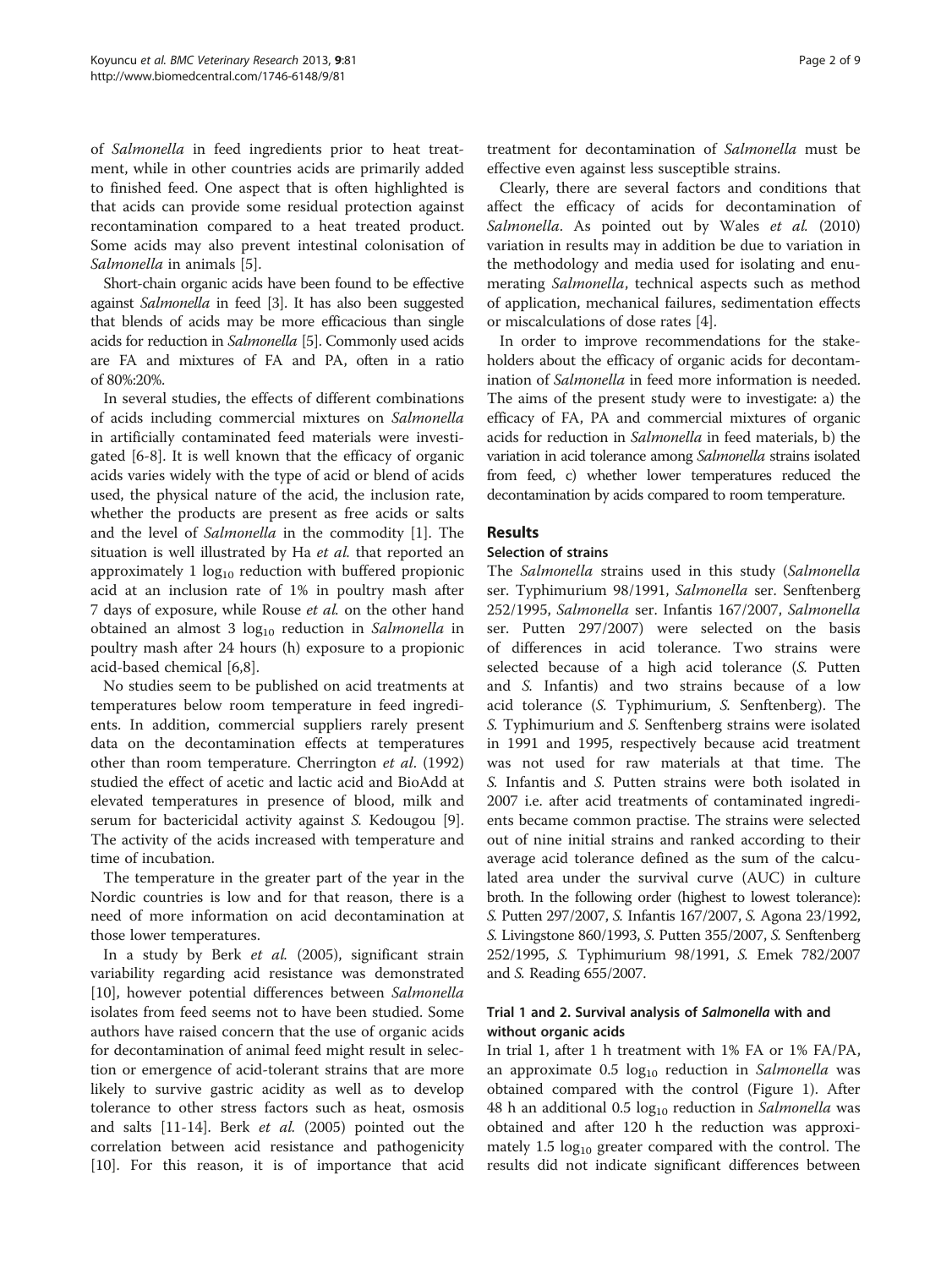treatment with FA or FA/PA (Figure 1). The survival curves after acid exposure showed a concave shape, with a rapid initial death phase followed by a slower rate of reduction. The shape of the survival curve was used to select time-points for further trials.

In trial 2, we observed a difference in Salmonella survival between the feed types, with a more profound effect in compound mash feed compared to soybean meal (Figure [2](#page-3-0)). At most time points the reduction in Salmonella was approximately  $0.5-1$  log<sub>10</sub> higher with Amasil compared with Luprocid in compound mash feed (Figure [2](#page-3-0)A, B). In soybean meal a difference between Amasil and Luprocid could be seen after 14 days at 1.5% concentration. A statistically significant difference in time-dependent reduction was seen between the strains (conc\*strain\*time p=0.02). In both materials, a significant effect of acid concentration was observed (Figure [2](#page-3-0)). Also in this trial the survival curves showed a concave shape, with a fast initial reduction followed by reduction at a slow rate.

#### Trial 3. Effect of strain, acid type and feed material in a multifactorial experiment

The reduction in Salmonella after acid treatment was greater in pelleted feed compared with rape seed meal, whereas only a minor reduction was seen in soybean meal (Figure [3\)](#page-4-0). In agreement with the results from trial 1 the ANOVA did not indicate any differences between

results obtained with 1% FA compared with 1% FA/PA in any feed material or at any time point. Therefore, in further calculations the two acid treatments were considered equivalent.

The statistical analysis showed that all factors (strain, acid, feed material and time) significantly influenced the rate of reduction in *Salmonella*. The analysis of cross terms showed that in the presence and absence of acids the feed material had a significant effect on the timeindependent (material, material\*acid) and the timedependent (material\*time, material\*acid\*time) reduction in Salmonella.

In order to quantify the effects of acid treatment in different feed materials, the ANOVA was repeated with only the significant variables and predicted values for the recovery (CFU/CFU<sub>0</sub>) were calculated for each combination of time, acid and material (Figure [3\)](#page-4-0). In the three feed materials, acid treatment resulted in statistically significant (p<0.05) reduction in Salmonella recovery after only 1 h of exposure and the difference in reduction between control and acid treated samples increased with time (Figure [3\)](#page-4-0). In soybean meal, the difference in Salmonella reduction between the acid treated samples and the controls was less than  $0.5 \log_{10} at 144$  h. In rapeseed meal and pelleted feed the difference in reduction between acid treated samples and controls at 144h was approximately 1  $log_{10}$  and 2.5  $log_{10}$ , respectively (Figure [3](#page-4-0)).

In trial 3, the strains were ranked with respect to acid tolerance by comparing the calculated area under the survival curve (AUC). In pelleted compound feed S. Infantis was found to be the most acid tolerant strain followed by the S. Putten, S. Senftenberg and S. Typhimurium strains. Except for the relative order of the S. Putten strain and the S. Infantis strain, the ranking of the four strains in this study was similar to the results obtained in the pilot study where the nine different Salmonella strains were screened for their differences in acid tolerance. However, the differences were not statistically significant in the ANOVA due to the small number of replicates. Minor differences between strains could be detected in soybean or rape seed meal (data not shown).

## Trial 4. Reduction in Salmonella due to formic acid in pelleted feed

To verify the difference in acid tolerance between strains additional replicates were performed with the S. Typhimurium and S. Infantis strains. The trial was restricted to pelleted compound feed since the previous results indicated that experimental variation would overrule any effect of strain in the other materials.

After 48 h, the difference in reduction between the strains was approximately 1  $log_{10}$  but a difference in reduction between strains was also seen in the control. The difference between acid treatment and control was approximately

<span id="page-2-0"></span>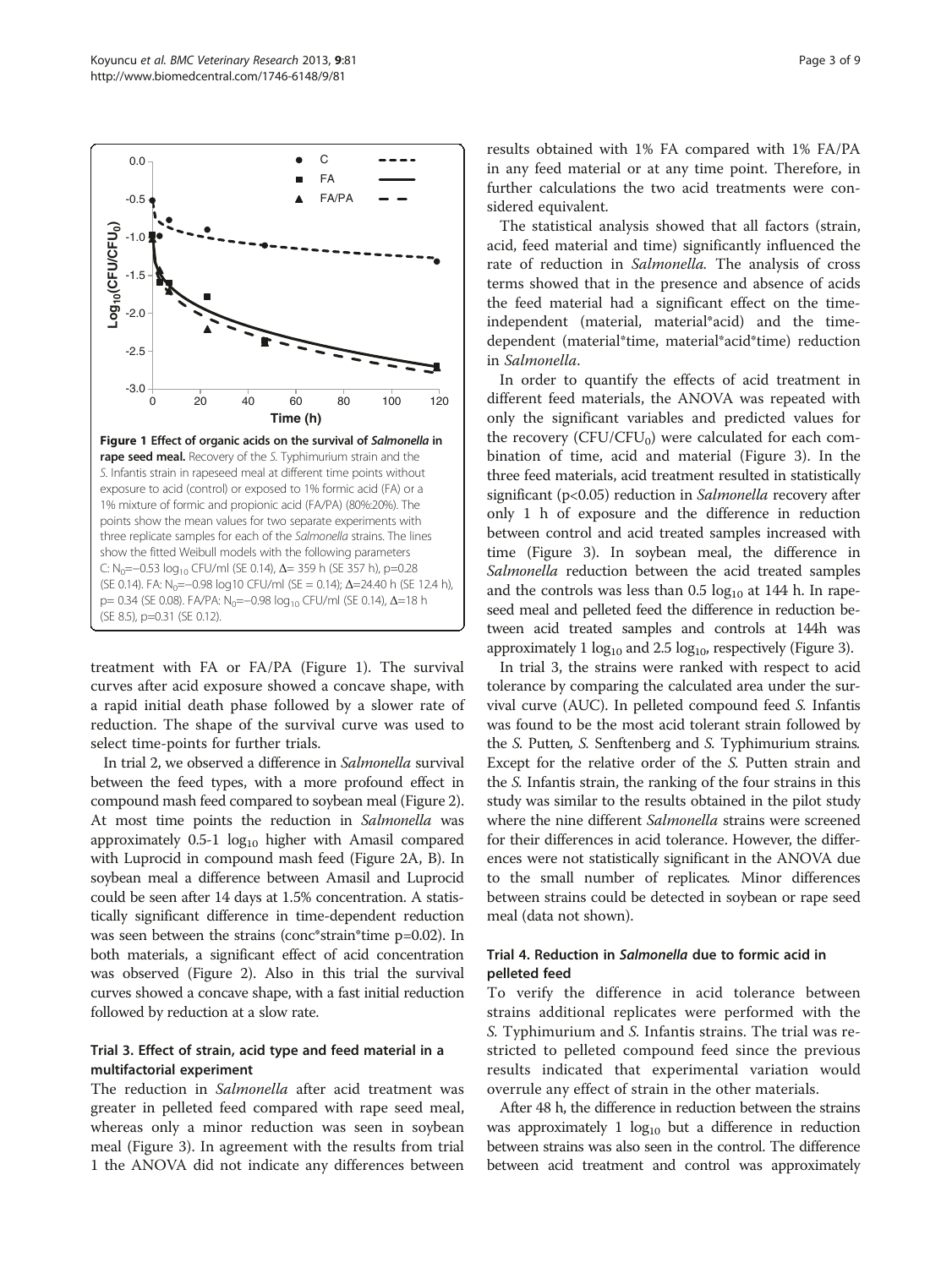$0.5 \text{ log}_{10}$  higher for the S. Typhimurium strain than for the S. Infantis strain (Figure [4](#page-4-0)). After 144 h of acid treatment, the recovery of the S. Typhimurium strain was approximately  $0.5 \log_{10}$  lower than for the S. Infantis strain (Figure [4\)](#page-4-0). ANOVA on the combined data (trial 3 and 4) showed that the choice of strain had a significant effect on the observed reduction in Salmonella (acid\*strain p=0.02; acid\*strain\*time p=0.02).

#### Trial 5. Effects of formic acid at temperatures below room temperature

In rape seed meal (Figure [5](#page-4-0)A) and in soybean meal (results not shown) a significant effect of temperature on the reduction of Salmonella was observed. At 5°C and 15°C a longer incubation time was necessary to obtain the same level of acid dependent reduction in Salmonella compared with 23°C. Also in control samples the reduction was lower at 5°C and 15°C compared to 23°C. No statistically

significant interaction between the factors "material" and "temperature" was observed. A significant correlation between the accumulated temperature (temp\*time) and the reduction in Salmonella was observed (Figure [5](#page-4-0)B). The correlation was stronger in presence of acid ( $r^2$  = 0.83, p=0.04) compared to the control ( $r^2$  = 0.67, p= 0.07).

#### **Discussion**

In the present study, an overlay method was used to enhance the recovery of injured Salmonella cells. It is a well-established technique that has been shown to increase the recovery of bacterial cells injured by various treatments including acidification [\[15](#page-8-0)-[17\]](#page-8-0).

The actual numbers of Salmonella cells added to the feed materials were not recovered in the control samples. One explanation might be that some cells were injured, e.g. due to dehydration, leading to non-culturable cells despite a sensitive isolation method used. Another

<span id="page-3-0"></span>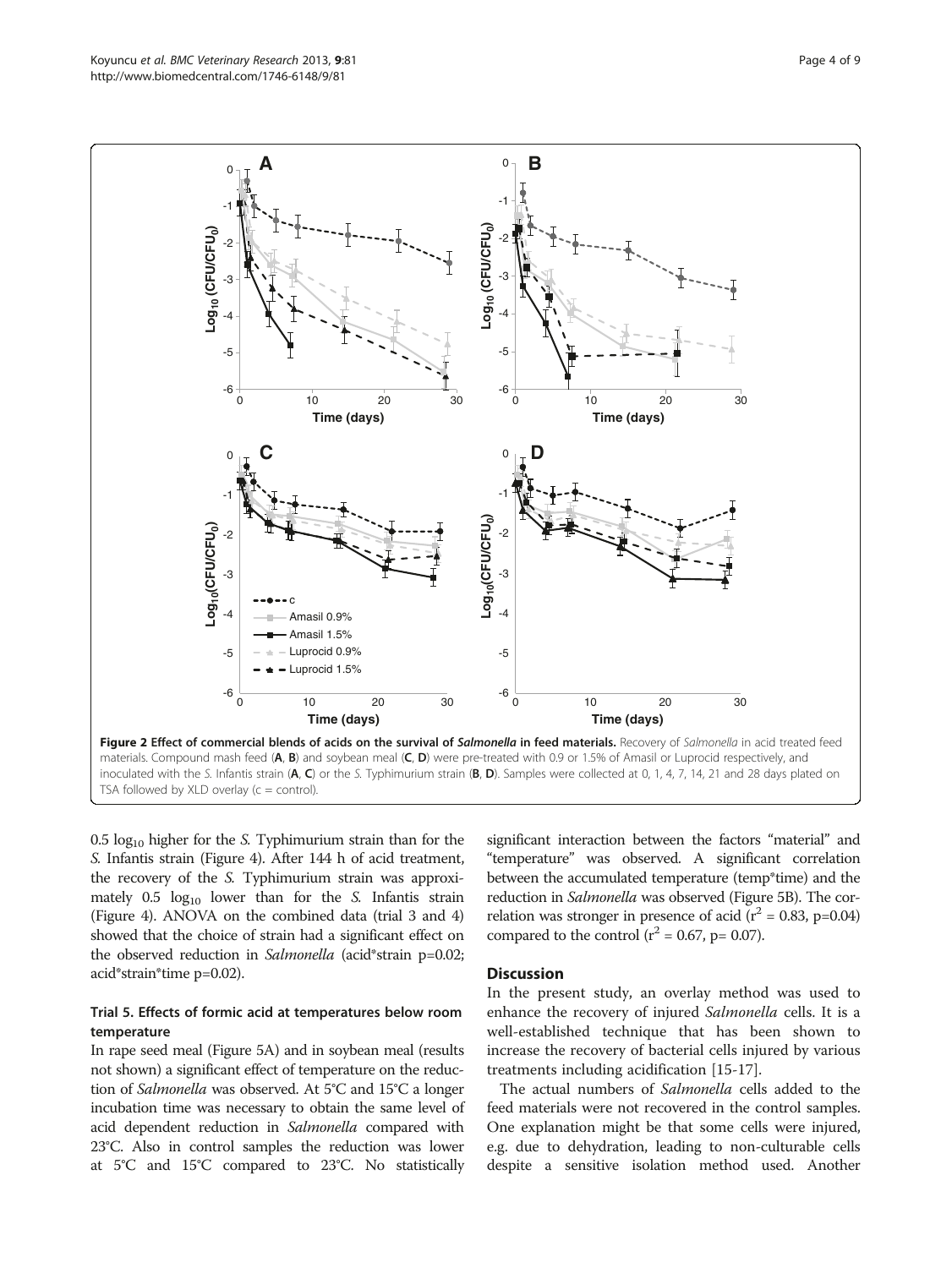<span id="page-4-0"></span>

explanation might be that the organic acids masked the presence of Salmonella when analysed with culture-based methods [\[18\]](#page-8-0). In this study differences in the survival of Salmonella between acid treated feed materials and controls and increased with time, indicating that the effects observed were not an artefact of the detection method, but reflected a true reduction in viable Salmonella cells.



or a mixture of formic and propionic acid (80%:20%) in trials 3 and 4.



The initial survival analysis in trial 1 was performed in rape seed meal, since pilot studies indicated that the effect of acid in this commodity was intermediate. The results showed that 1 h after addition of acid, there was a decrease in Salmonella counts compared with the control (Figure [1](#page-2-0)). However, the immediate acid effect is difficult to interpret, since masking effects, imperfect recovery and sublethally injured Salmonella on the TSA plates might have contributed to these results.

Significant differences in the effects of acids on reduction of Salmonella between different feed materials were observed (Figure 3). The reasons why the efficacy of acid treatment was poorer in some feed materials is currently unknown. The fact that similar results were obtained with pelleted and compound mash feed suggests that the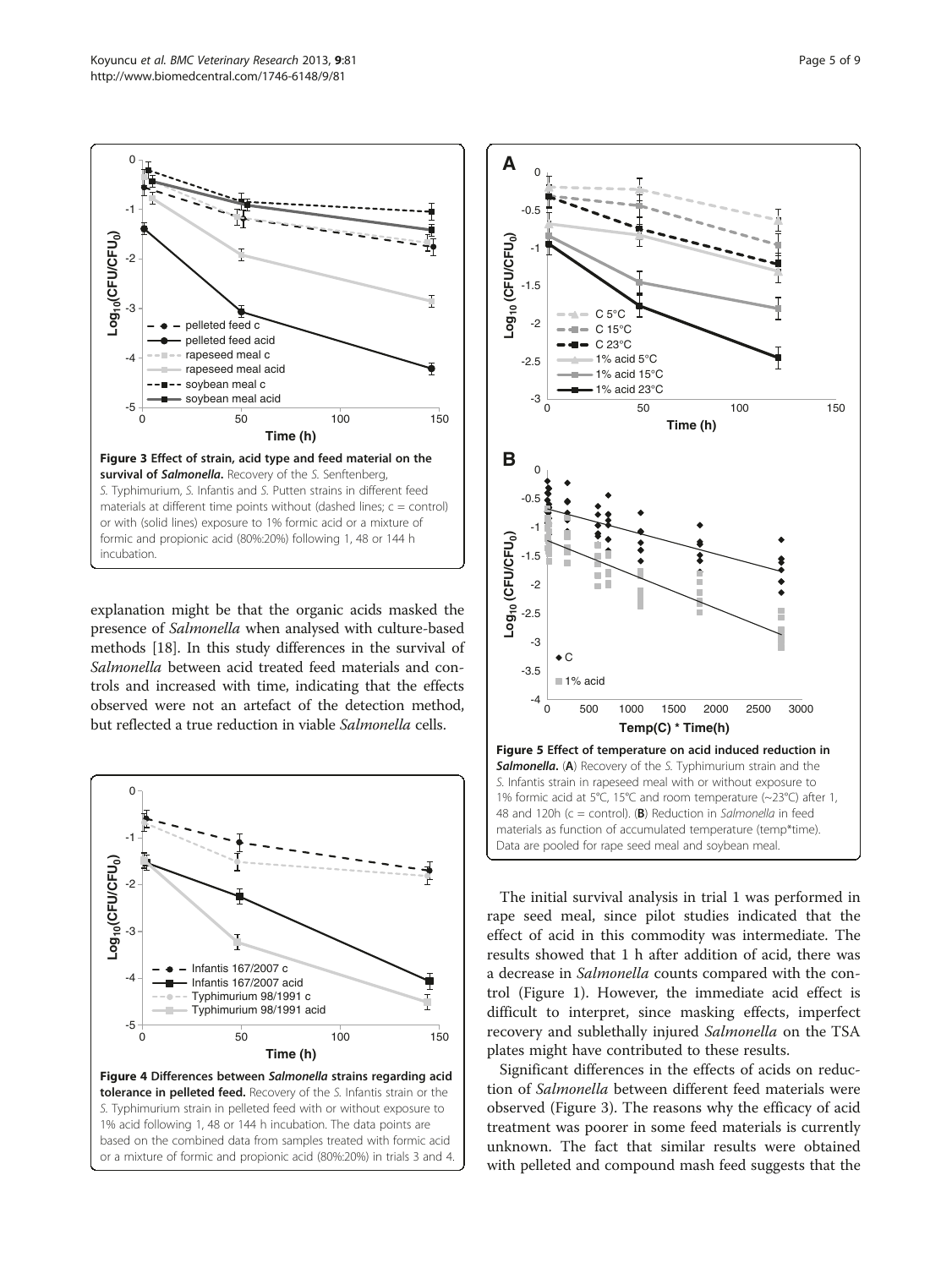differences between feed materials were not due to surface area or structure, but rather to differences in chemical composition. It has been demonstrated that protein-rich and/or fat-rich matrices have a protective effect on Salmonella cells, e.g. by enhancing the buffering capacity [[19](#page-8-0)] or by conversion of PA to its less active form by protein ingredients in the feed [[20\]](#page-8-0). In agreement with this, the slowest reduction in Salmonella was seen in soybean meal with the highest protein content (47.8%) and the fastest reduction in compound feed with the lowest protein content (15.5%).

Since batches with sufficiently high counts of Salmonella are rare, almost all studies including the present are based on artificially contaminated materials. However, the reduction in Salmonella observed in the present study is in the same magnitude as a technical report by Hansen et al. (1995) where naturally contaminated materials were treated with 1% FA [\[21\]](#page-8-0). The agreement with the results from the present study and from Hansen et al. indicates that the model system can to some degree predict reduction of Salmonella in naturally contaminated feed materials. The authors pointed out that it was not possible to judge whether the differences in Salmonella reduction in cottonseed and rapeseed expellers could be attributed to differences between feed materials, strain characteristics or batch history. In the present study significant differences between strains were observed although the differences were not as large as the differences observed between materials. The screening of Salmonella strains for acid resistance showed that the strains isolated in 1991 and 1995 compared to 2007 did not differ in acid tolerance. However, as the numbers of strains were limited, it cannot be ruled out that acid tolerant Salmonella has increased since the introduction of acid treatment in the feed chain.

Salmonella counts in naturally contaminated feed or feed ingredients are usually low [[22,23](#page-8-0)]. With the observed reduction in Salmonella counts in compound feed the levels after acid treatment would probably be less than 1 CFU/kg. This suggests that the risk of Salmonella being introduced to farms through acidtreated compound feed is small. With the low initial counts of Salmonella a moderate reduction seen in rape seed and soybean meal is likely to result in Salmonella counts below detection limit and there is a high probability that the material would be tested negative following sampling. However, even low numbers of surviving Salmonella per kg could still cause problems if conditions favouring growth would occur later in the processing line or in storage areas [[2\]](#page-8-0).

Commercial blends of acids are commonly used by the feed industry despite limited information from the suppliers. For that reason a study with Amasil and Luprocid was carried out. Many commercial suppliers of acid products propose a 48h treatment of contaminated feed

materials. In this study, the reduction in Salmonella was monitored over 4 weeks since the earlier studies showed that the reduction in soybean meal was limited after 7 days. A prolonged incubation time resulted in an additional reduction in Salmonella counts, although the acid effect in soybean meal was poor in comparison with the un-treated meal. Amasil was slightly more efficacious than Luprocid. Considering that the concentration of FA is lower in Amasil than in Luprocid, SF might have an additional effect on Salmonella in feed, which might be distinct from the pH reducing effect. From an industrial perspective the use of acid/salt blends such as Amasil might be advantageous, since pure acids are corrosive to the equipment.

Since the temperature in the greater part of the year in the Nordic countries is low we were interested to study effects at lower temperatures. Cherington et al. (1992) showed that the bactericidal effect of organic acids in culture broth decreased with lower temperatures. Results from the present study using rape seed and soybean meal shows that application of FA at lower temperatures result in poorer decontaminating effects compared to room temperature (Figure [5](#page-4-0)). This effect was expected since biological and chemical reactions slow down at lower temperatures and should be considered in recommendations from commercial suppliers. Acid treatment at lower temperatures would require longer incubation time in order to obtain the desired reduction level compared to room temperature.

The results indicate that the recommended incubation time for acid treatment of feed materials should be based on accumulated temperature (degree hours) since this gives a better prediction of the rate of acid dependent reduction at lower temperatures.

## **Conclusions**

The efficacy of different acids on reduction of Salmonella varied significantly between feed materials. Although a prolonged incubation time was applied, the effect in soybean meal was poor. Equivalent efficacy results were obtained for FA and a blend of FA and PA, whereas the commercial product Amasil (blend of FA and SF) was slightly more efficacious than Luprocid (blend of FA and PA) in compound mash feed. The investigated strains showed a variation in acid tolerance and at lower temperatures reduced effects of acids were seen compared to room temperature.

In this study, we could confirm previous results that acid treatment of Salmonella in feed is a matter of reducing the number of viable bacterial cells rather than eliminating the organism. Many commercial suppliers of acid products propose a 48 h treatment of Salmonella contaminated feed materials. Based on these results recommendations on the use of acids for controlling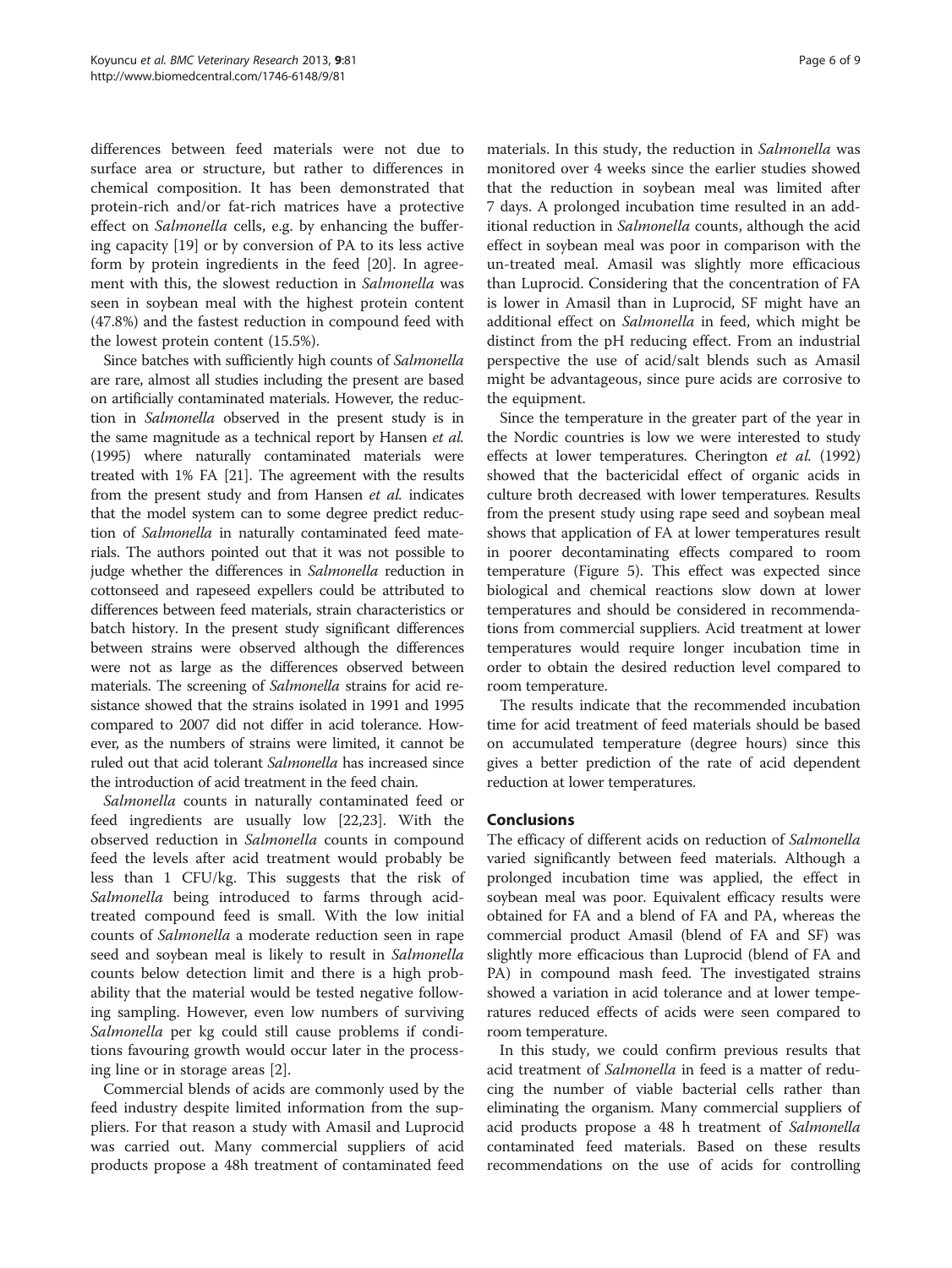Salmonella in feed should take into account the relative efficacy of acid treatment in different feed materials, the variation in acid tolerance between different Salmonella strains, and the treatment temperature. If 'Salmonellafree' feed is the aim it is essential to combine acid treatment with other decontamination procedures.

#### **Methods**

## Feed materials

Pelleted compound pig feed (15.5% protein and 2.2% fat) (see Additional file [1](#page-8-0)), extracted soybean meal (47.8% protein and 0.8% fat) and rape seed meal (34.1% protein and 2.6% fat) were used in the experiments with organic acids.

In the experiments with commercial blends of acids, a compound mash feed for fattening pigs, in a composition typical for European countries, (see Additional file [2\)](#page-8-0) and soybean meal were used. The two feed types were produced with or without Amasil (61% formic acid, 20.5% sodium formate, 18.5% water) and Luprocid (75% formic acid, 25% propionic acid), added at levels of 0.9 and 1.5%, respectively. Amasil and Luprocid were from BASF, Lampertheim, Germany. The mash feed and soybean meal was produced in a 250 kg batch. The two commercial acid mixtures were added to subsamples of 10 kg and mixed in a high precision mixer. Subsamples from the acid treated feed were then used in trial 2.

The reason why different types of feed were used in some of the trials was due to the involvement of different laboratories and that the studies were carried out during different time periods.

Before the experiments started samples of all feed materials were analysed with the NMKL71 method for any pre-existing Salmonella contamination.

## Salmonella strains and preparation of inoculum

The following strains of Salmonella enterica ssp. enterica isolated from feed, from the culture collection at the National Veterinary Institute, Uppsala, Sweden, were used in the study (strain number/isolation year): Salmonella ser. Typhimurium 98/1991, Salmonella ser. Senftenberg 252/1995, Salmonella ser. Infantis 167/2007, Salmonella ser. Putten 297/2007.

These four strains were selected out of nine Salmonella strains, previously investigated and compared in a pilot study for their acid tolerance for FA or FA/PA in culture broth and in presence or absence of 20% NaCl (data not shown).

Stock cultures were maintained in Tryptic Soy Broth (TSB) (Oxoid CM0129, Basingstoke, Hampshire, England) with 50% glycerol at −20°C. In order to activate the strains, 100 μl from the stock cultures were transferred to 10 ml TSB and incubated at  $37 \pm 1^{\circ}$ C for 24 h. Then 100 μl were transferred to fresh 10 ml TSB and incubated

at  $37 \pm 1^{\circ}$ C for 18 h. The cultures were harvested by centrifugation (Labofuge 400R, Heraeus Instruments, Osterode, Germany) at 3500 rpm for 10 min at 4°C and washed twice in 10 ml peptone saline water (PSW) in the experiments with pure organic acids, and PBS in the experiments with commercial blends of acids. The cells were resuspended in 9 ml fresh PSW to be used immediately as inoculum in the experiments at a concentration of  $10^8$  to  $10^9$  CFU/ml (estimated using plate count). If necessary, the cell suspensions were diluted in a 10-fold dilution series.

## Trial 1 and 2. Survival analysis of Salmonella with and without organic acids

The effects of organic acids or commercial blends of acids on the survival of Salmonella in feed materials were investigated in two separate trials. All acids and blends of acids were in liquid form.

In trial 1 organic acids were used in order to study the kinetics of acid reduction and to select appropriate time points for further trials. The study was conducted in three replicates, where 0.25 ml inoculum of the S. Typhimurium strain or the S. Infantis strain, respectively, were added by pipette to 10 g of rape seed meal and homogenized thoroughly by vortexing or using a spatula. The samples were then exposed to 1% FA or 1% mixture of FA and PA (80%:20%) added by pipette and homogenized thoroughly by vortexing or using a spatula. Non-acid treated samples were used as controls. After incubation for 1, 4, 8, 24, 48 and 120 h at room temperature ( $20^{\circ}C \pm 2^{\circ}C$ ) the samples were incubated for 30 min in 90 ml buffered peptone water (BPW) (Oxoid CM 0509, Basingstoke, England). Then, a 1 ml aliquot was diluted in a 10-fold dilution series in PSW. Two times 100 μl of each culture were then plated on duplicate TSA-agar plates (Difco, no. 236950, Le Pont de Claix, France) with 0.1% sodium pyruvate. The plates were incubated at  $37 \pm 1^{\circ}$ C for 2 h followed by overlaying with 10 ml xylose lysine deoxycholate (XLD) agar (0.0015% novobiocin; Lab M lab 32, Axel Johnson Lab System Inc., Solna, Sweden) and colonies were manually counted after incubation at  $37 \pm 1^{\circ}$ C for 22 h  $\pm$  2h. Colonies showing a typical appearance were counted. The experiment was repeated once.

The plate counts were used to calculate the concentration of organisms (CFU/ml) in the feed mixed with BPW or PBS. The calculation was based on plates with <300 colonies where:

$$
c = 10 \times \frac{\sum_{i=1}^{n} ni}{\sum_{i=1}^{n} d_i}
$$

c is concentration in CFU/ml,  $n_i$  is number of colonies on plate i and  $d_i$  is the dilution factor of plate i. The values obtained were normalised against the concentration with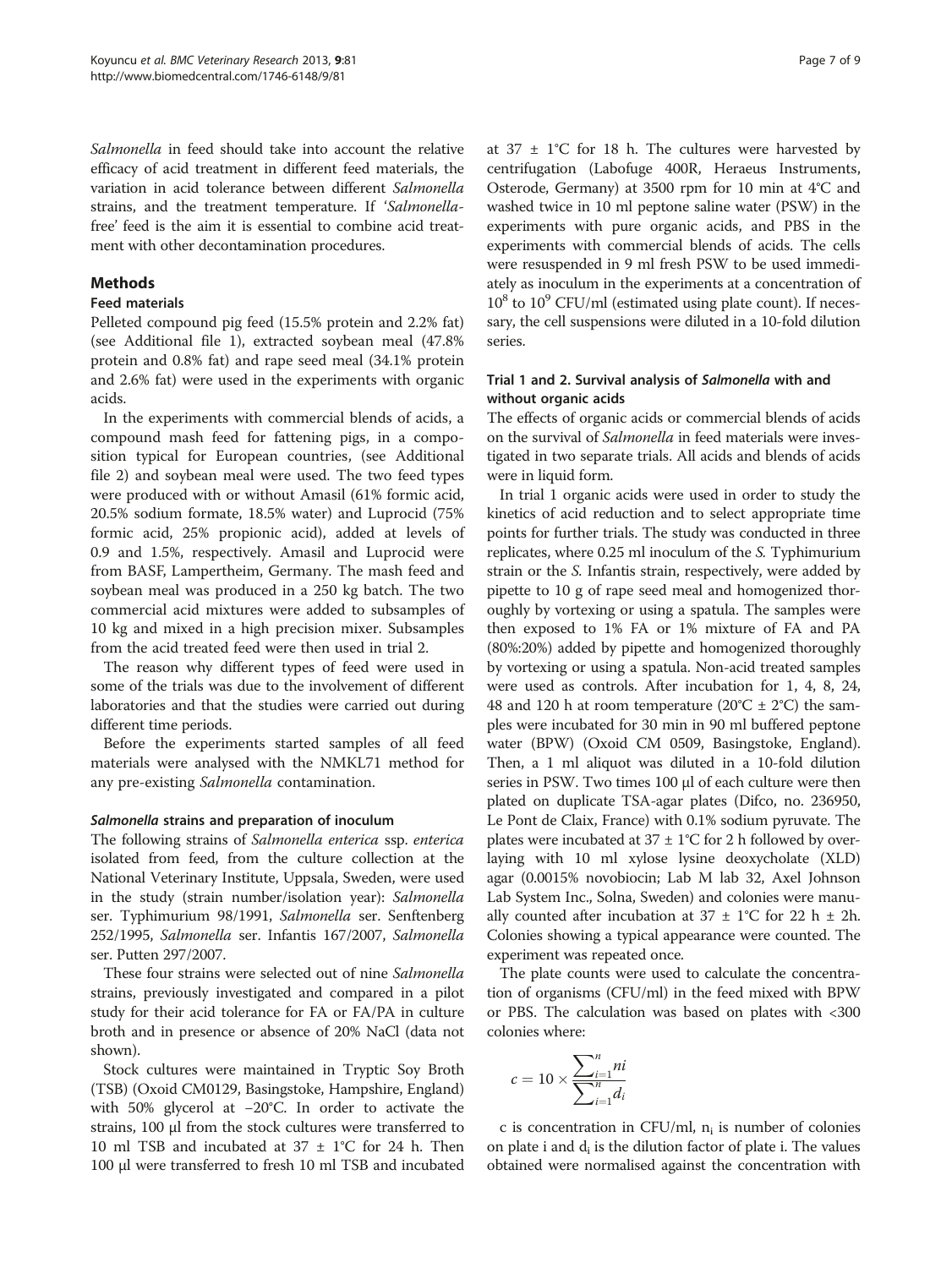which the feed materials were inoculated by dividing the value per ml obtained (CFU) by the artificial contamination concentration ( $CFU<sub>0</sub>$ ). The results obtained from the plate counts were transformed into  $log_{10}$  values and  $log_{10}$ reduction was calculated as  $log_{10}$  ((CFU/ml recovered)/ (CFU/ml added)).

In trial 2 two commercial acid products were used. The study was conducted in 4 g of compound mash feed and soybean meal with 0.9 or 1.5% Amasil, or with 0.9 or 1.5% Luprocid, prior to artificial contamination. The same Salmonella strains and procedure as in trial 1 was used except that 0.1 ml from an appropriate dilution was used. The inoculated feed samples were stored at room temperature (20 $^{\circ}$ C ± 2 $^{\circ}$ C) for 0, 1, 4, 7, 14 and 28 days. Then 36 ml of PBS were added to the feed samples, mixed thoroughly and a 1 ml aliquot was diluted in a 10-fold dilution series in PBS. The same procedure as in trial 1 for plating and plate count was used. The manufacturer in this case of TSA and XLD was Oxoid, no. BO0330V (with 0.1% sodium pyruvate) and no. CM0469B (Basingstoke, Hampshire, England), respectively. Two separate experiments were performed in duplicate for each feed type and duplicate measurements were performed on each sample.

## Trial 3. Effect of strain, acid type and feed material in a multifactorial experiment

Salmonella survival was investigated after 1, 48 and 144 h. Two separate experiments were performed using the same procedure as in trial 1 except that 0,5 ml of the inoculums were used. Salmonella and acid was added to pelleted compound pig feed by distributing as evenly as possible by pipette followed by vortexing without homogenization by spatula. For each time point one sample from every combination of strain (S. Typhimurium, S. Senftenberg, S. Infantis and S. Putten), material (rape seed meal, soybean meal, pelleted feed) and acid mix (1% FA vs. 1% FA/PA (80%:20%) was analysed.

## Trial 4. Reduction in Salmonella due to formic acid in pelleted feed

The acid resistance of the S. Typhimurium strain and the S. Infantis strain was investigated in pelleted compound feed with 1% FA. This experiment was performed once in quadruplicate, with measurements after 1, 48 and 144 h. The same procedure as in trial 1 was used except that 0,5 ml of the inoculums were used.

## Trial 5. Effects of formic acid at temperatures below room temperature

The influence of different temperatures ( $5^{\circ}C \pm 1^{\circ}C$  and 15<sup>°</sup>C  $\pm$  1<sup>°</sup>C) compared to room temperature (23<sup>°</sup>C  $\pm$  1<sup>°</sup>C) on the effect of 1% FA on Salmonella in rape seed meal and soybean meal was investigated. Two separate experiments using the S. Typhimurium strain and the S. Infantis strain were performed where each treatment was applied to single samples with duplicate measurements after 1 h, 48 h and 120 h. The same procedure as in trial 1 was used.

## Statistical analysis

## Analysis of survival curves

The survival curves were fitted by a Weibull model using GinaFit 1.5 for excel 2007 downloaded from (<http://cit.kuleuven.be/biotec/downloads.php>) accessed March  $1<sup>st</sup>$  2011.

## Analysis of variance and post estimation

The dataset was analysed for outliers and missing data points before analysis of variance by ANOVA. Two data points were excluded from the datasets.

The results were analysed by one-way ANOVA using Stata/IC 11.1 for Windows (StataCorp LP, College Station, Texas, USA). The ANOVA was followed by regression (function regress) and estimation of the predicted value  $\hat{y}_i$  and standard deviation in prediction  $s_{\hat{y}}$  for each observation (function *predict*). The length of error bars is the confidence interval for the prediction calculated as:  $\hat{y}_i$  +/- 1.97\*  $s_{\hat{y}}$ .

The following variables were used:

Replicate (1, 2) Log (recover) =  $log_{10}(CFU_{recovered}/CFU_{added})$ Strain (1 = the *S*. Infantis strain, 2 = the *S*. Putten strain,  $3 =$  the S. Senftenberg strain,  $4 =$  the S. Typhimurium strain) Acid type  $(0 = \text{control}, 1 = \text{FA}, 2 = \text{FA/PA})$  (trial 1) Concentration (0%, 0.9%, 1.5%) (trial 2) Acid (0 = control 1 = FA or FA/PA) (trial  $3-5$ ) Time (1, 48, 144 h) Material (1 = soybean meal, 2 = rapeseed meal, 3 = pelleted feed) Temperature (5°C, 15°C, 23°C) (trial 5 only)

For trial 3, the significance of each variable and their interactions were analysed using the model: Log (recover) = strain material acidtype time replicate acidtype\*time acidtype\*strain acidtype\*material acidtype\*strain\*time acidtype\*material\*time acidtype\*strain\*material acidtype\* strain\*material\*time. Since no differences were observed between the acid types, the variable acidtype was replaced by the variable acid. Predicted values and confidence intervals for Salmonella reduction in different feed materials (trial 3) were calculated using the variables material, acid and time. To analyse the difference in acid tolerance between the S. Typhimurium strain and the S. Infantis strain, data from trial 3 and 4 were analysed as above using the variables acid, strain and time.

Each data point in the figures represents the predicted value  $\hat{y}_i$  for  $\log_{10}$  (recovered CFU/CFU<sub>0</sub>) for the time